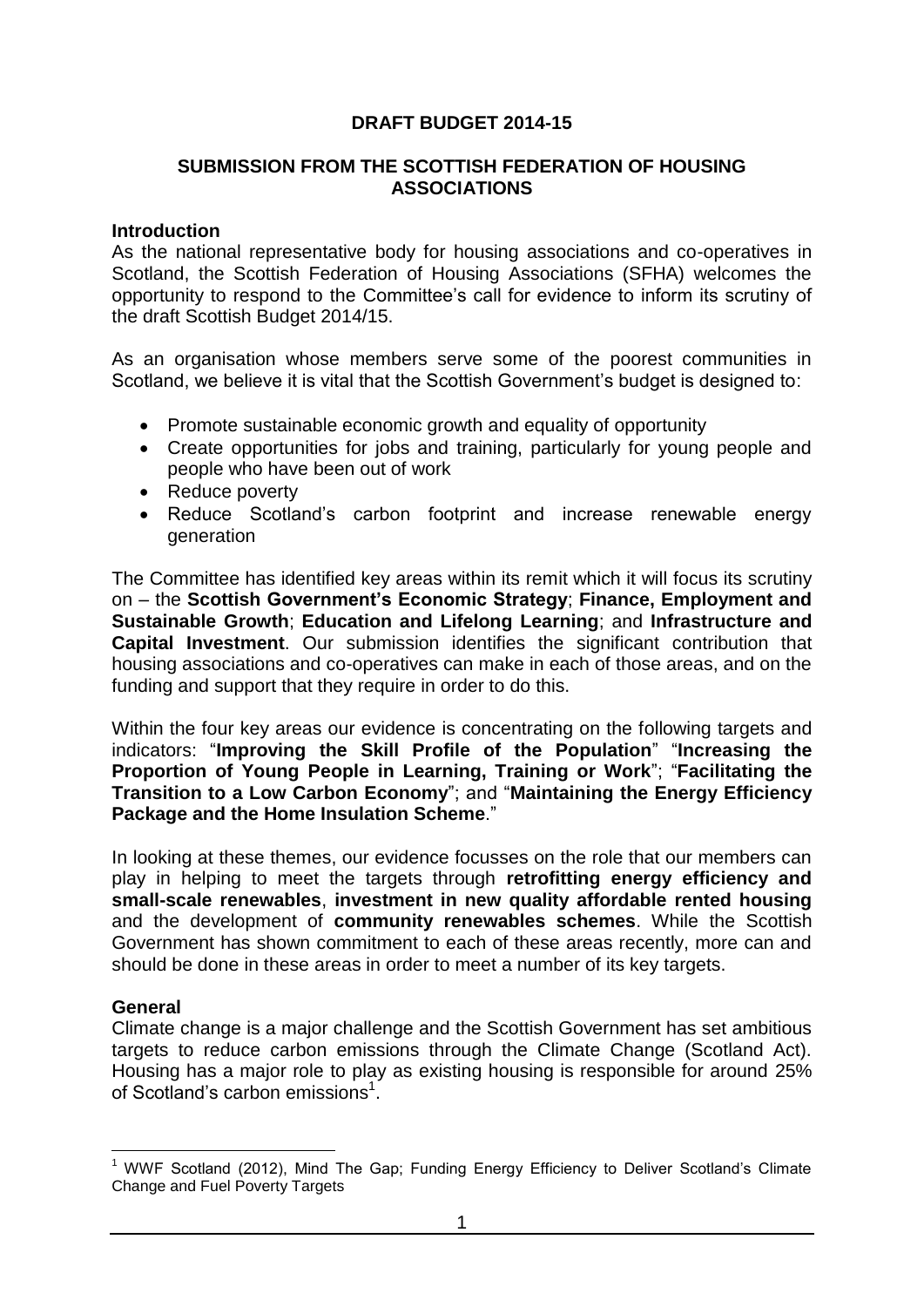Fuel poverty is also a major concern, with just under a third of households in Scotland spending more than 10% of their income on domestic fuel bills<sup>2</sup>. It is widely expected that without major investment in energy efficiency this figure will rise significantly in the near future, with fuel bills expected to increase by up to 15% in the next two years<sup>3</sup>.

Housing associations and co-operatives have a significant role to play in helping the Scottish Government to achieve its targets of ending fuel poverty and cutting carbon emissions. They have the financial and asset management skills, the groupings of housing and are trusted community organisations. This puts them in a strong position to lead on energy efficiency retrofit programmes and community renewables schemes as well as continuing to be the leading developers of new build, affordable rented housing.

While our members have the skills and capacity to build on their work in these areas, to achieve real transformational change it will be necessary for significant resources to be invested. The Scottish Government has made progress on each in recent years – increasing investment in new build rented housing following dramatic cuts, funding a programme to support an area-based retrofit scheme to reduce fuel poverty, and introducing the Warm Homes Fund, a scheme to support social landlords in developing renewable energy schemes.

All of the above are welcome, but in order to cut fuel poverty and address climate change we contend that there needs to be a significant increase in investment in those areas. Research carried out for WWF estimated that to meet its targets the Scottish Government needs to increase its investment in energy efficiency in housing<sup>4</sup>.

The SFHA is calling for increased investment through grant and low interest loan funding for energy efficiency retrofit schemes, increased levels of grant investment for affordable housing, and an increase in investment in the Warm Homes Fund, with the scheme continuing to be a mix of grant funding for feasibility studies coupled with unsecured loans for community renewable schemes.

We are also calling on European Union funds to be ring fenced to invest in energy efficiency, community renewables and in new build affordable housing. In France and Wales, the ring fencing of these funds has led to reduced carbon emissions, lower fuel bills and significant numbers of jobs being created. A recent study by Consumer Futures found that investing in energy efficiency would result in significant benefits to the economy and the creation of a large number of jobs<sup>5</sup>.

By investing in energy efficiency retrofit projects and community renewables, the Scottish Government has the opportunity to create jobs and training opportunities in a labour intensive industry. There is also the potential to develop a long term jobs market in renewables and energy efficiency retrofit as we work towards meeting our

 2 Scottish Government (2012), Scottish House Condition Survey Key Findings

 $3$  Office of Budget Responsibility (December 2012), Economic and Fiscal Outlook

 $4$  WWF Scotland (2012), Mind The Gap; Funding Energy Efficiency to Deliver Scotland's Climate Change and Fuel Poverty Targets

<sup>5</sup> Consumer Futures (2013); Jobs, Growth and Warmer Homes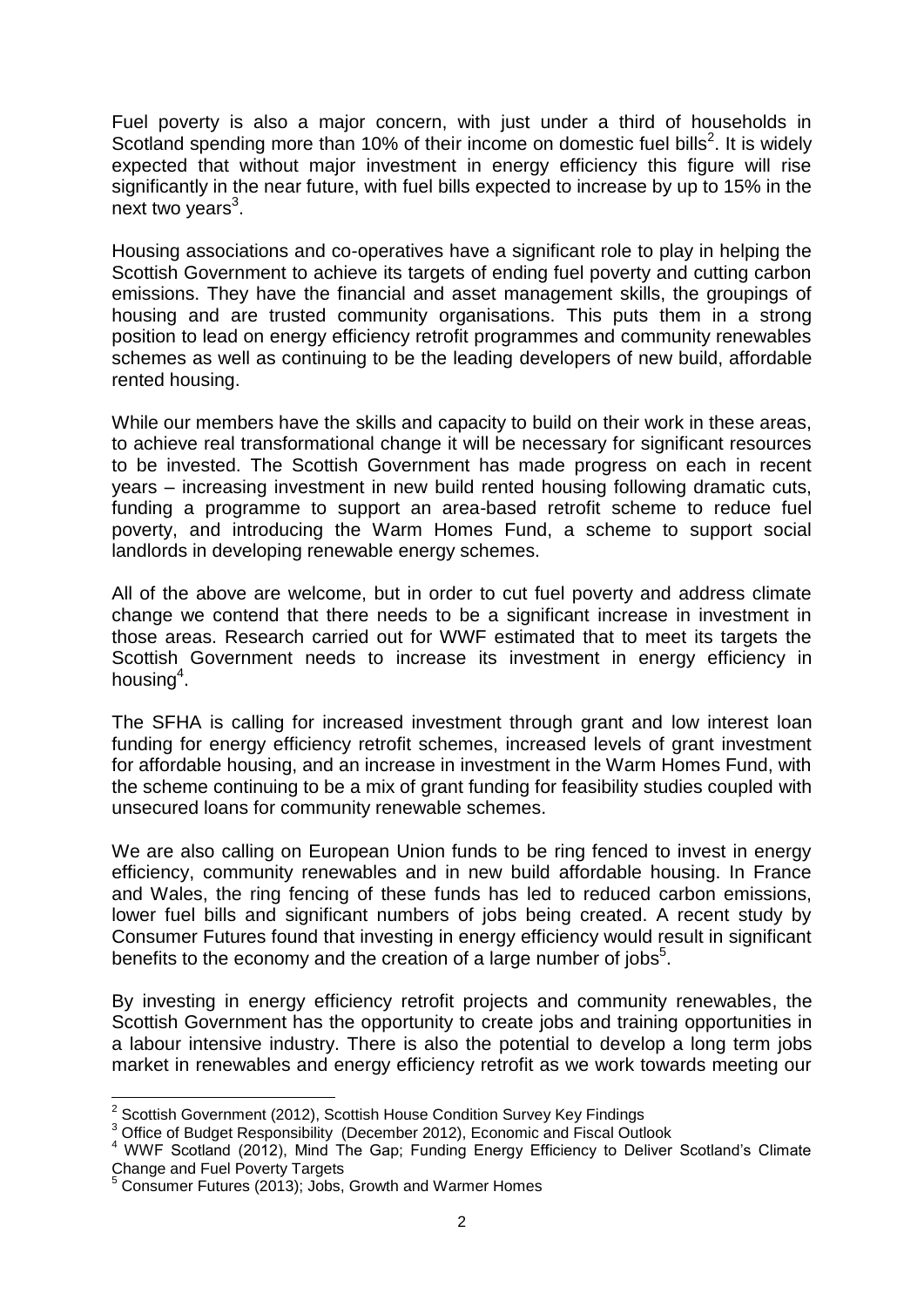2050 Climate Change targets – a clear aspiration of the Sustainable Housing Strategy<sup>6</sup>.

# **Scottish Government Economic Strategy**

The Scottish Government aims both to "improve the skill profile of the population" and to "increase the proportion of young people in learning, training or work".

Housing as an industry has a high multiplier effect, with investment in the labour intensive industry producing an unusually large boost in jobs and training opportunities. As has been well documented, the credit crunch had a huge impact on the new build housing for sale market. Increased investment in new build affordable housing for rent would provide a significant boost in areas of high unemployment. Our members have a strong track record in linking investment to jobs and training.<sup>7</sup>

The SFHA, together with partners in the Existing Homes Alliance, campaigned for a National Retrofit Programme to improve the energy efficiency of Scotland's homes. We welcome the creation of the Scottish Government's Home Energy Efficiency Programme (HEEP), and believe it will cut fuel poverty and reduce carbon emissions while creating jobs. The scheme only supports the private sector, however, at a time when tough energy efficiency targets are about to be set for social landlords. We call on HEEP to be increased to £100 million and for ERDF to be ring fenced in order to support a national retrofit programme in social housing.

## **Finance, Employment and Sustainable Growth**

The Scottish Government aims to facilitate the "transition to a low carbon economy" and "capitalise on the existing competitive advantage in renewables."

We fully support these aims, and believe that if Scotland is to meet climate change targets, housing must play a significant role. Our members can play a significant role, using their project and asset management skills to lead and co-ordinate area based energy efficiency retrofit schemes. They also can continue to lead on the development of district heating schemes (and the SFHA has been in discussions with the Scottish Government on using data from our Carbon Portal project to help facilitate this). Both of these activities, however, require a combination of grant funding and low cost loans/investment if they are to continue to expand.

Building quality, energy efficient affordable housing also helps to reduce carbon emissions while helping develop skills and expertise in the low carbon economy. We welcome the additional £44 million announced in July 2013 to support affordable housing but call for additional investment to meet housing need and create jobs.

Our members can also help to build on the existing advantage in renewables, helping to develop a key industry for Scotland. We believe that in working to meet its renewable energy targets in 2020, the Scottish Government should do more to support community-based renewables schemes. This would ensure that poorer communities benefitted from Scotland's leadership in renewable energy. A number of housing associations and co-operatives are engaged in working with their local

 6 Scottish Government (2013); Sustainable Housing Strategy

<sup>&</sup>lt;sup>7</sup> EVH (2010); Embracing Social Return on Investment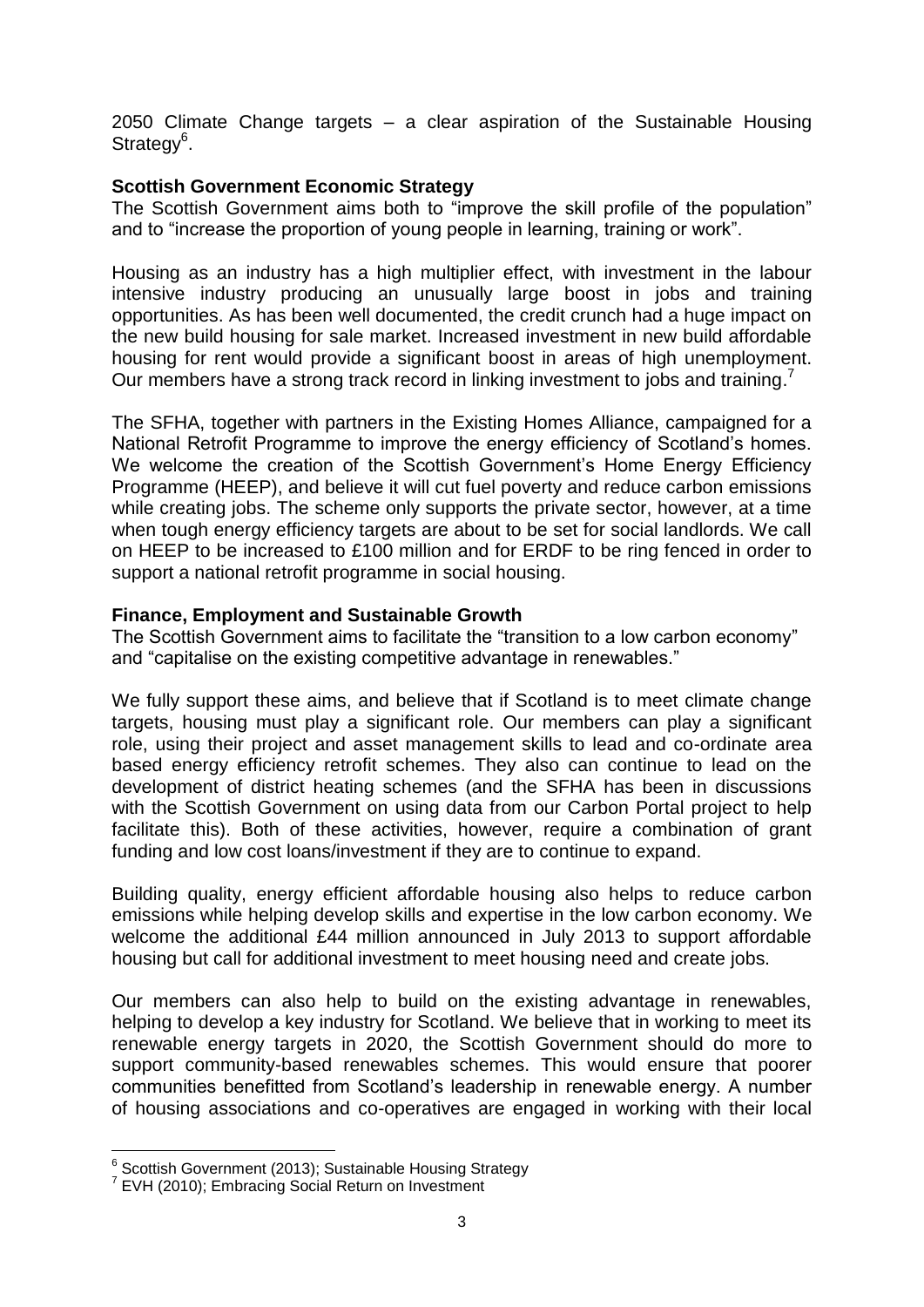communities to develop schemes that provide income to build affordable homes, provide training and improve the energy efficiency of existing homes. While the introduction of the Warm Homes Fund is a welcome support for such schemes, we would like to see the scheme expanded, with larger grants available to support development work and with the size of the loan fund being increased. We are calling for development grants for feasibility studies to increase from £30,000 to £100,000, and for the fund to be doubled by the end of the parliament.

#### **Education and Lifelong Learning**

The Scottish Government aims to "increase the proportion of young people in learning, training or work."

Housing associations and co-operatives have a strong track record in providing training and jobs when they build new homes. The creation of area-based retrofit programmes would also allow our members to support jobs and training programmes, as both activities are labour intensive.

In order to support these activities we are calling for an increase in Scottish Government funds for new build housing and for home energy efficiency programmes.

Ring fencing EU Structural Funds would also provide a strong stimulus to support jobs and training; the European Regional Development Fund could support investment in physical measures and renewables, while the Social Fund could support jobs and training for young people and the long term unemployed.

#### **Infrastructure and Capital Investment**

The Scottish Government aims to "maintain the energy efficiency package and the Home Insulation Scheme."

We welcome the fact that funding for home energy efficiency has been increased in Scotland, and that it is focussed on area-based schemes in areas with high concentrations of fuel poverty.

We also believe that these schemes will help attract ECO funding to Scotland.

We note however that only private sector homes are supported by these schemes and that our members face considerable financial challenges through welfare reform and the introduction of minimum energy efficiency standards.

We therefore call on the Scottish Government to increase funding for the Home Energy Efficiency Programme, and to consider funding energy efficiency measures in social housing through grants and loans.

#### **Key asks**

Housing associations and co-operatives have the skills, resources and community trust to help the Scottish Government deliver some of its key aims, but need appropriate financial support.